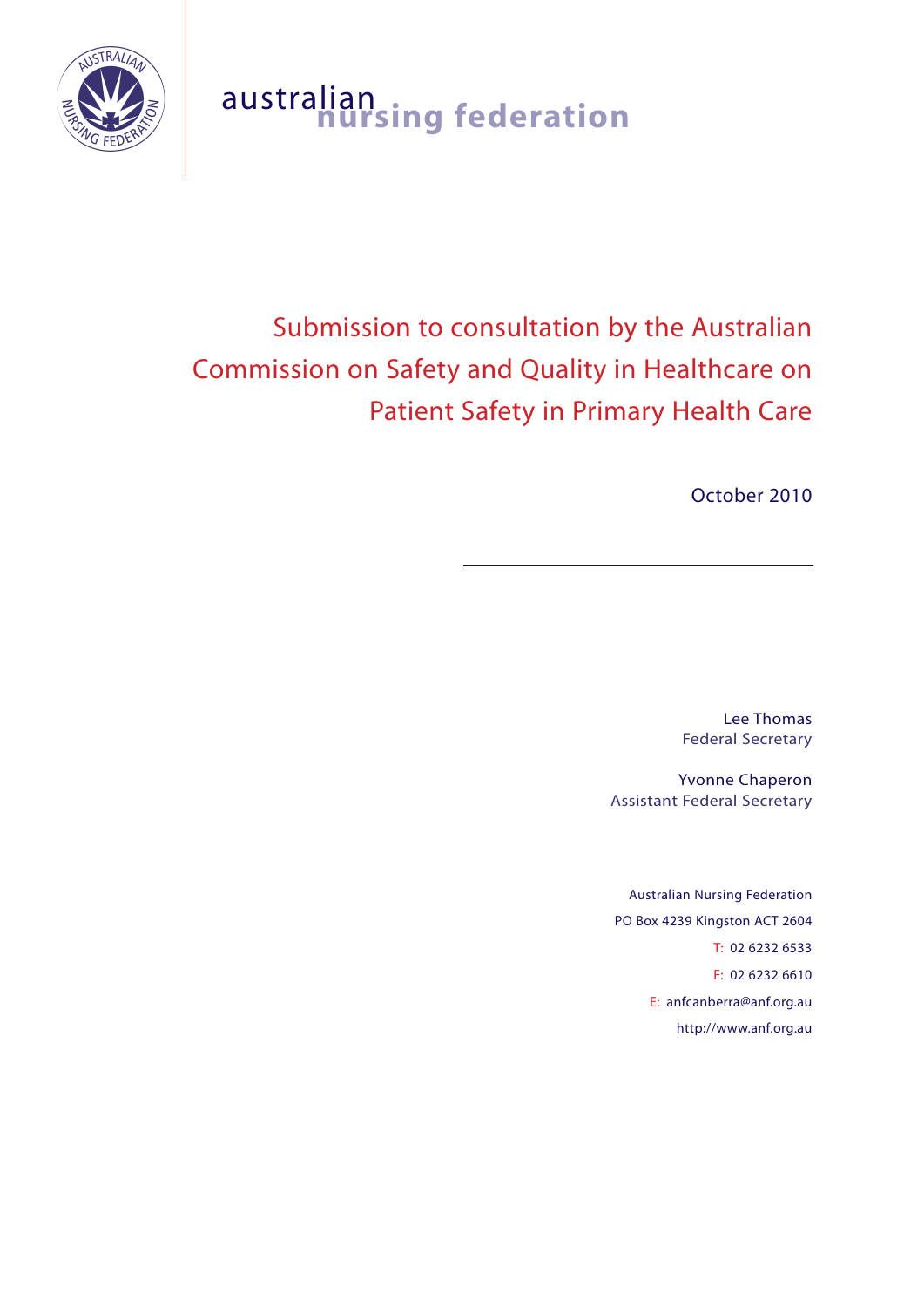## 1. Introduction

Established in 1924, the Australian Nursing Federation (ANF) is the national union for nurses and midwives, with Branches in each State and Territory of Australia.

As the largest professional and industrial organisation in Australia, the ANF has a membership of over 192,000 nurses, midwives and assistants in nursing. Members are employed in a wide range of settings in urban, rural and remote locations in both the public and private sectors.

The core business of the ANF is the industrial and professional representation of our members and of the professions of nursing and midwifery.

The ANF participates in the development of policy relating to nurses and midwives on issues such as: practice, professionalism, regulation, health and aged care, community services, veterans' affairs, education, training, workforce, socio-economic welfare, occupational health and safety, industrial relations, social justice, human rights, immigration and migration, foreign affairs and law reform.

The ANF welcomes the opportunity to respond to the invitation from the Australian Commission on Safety and Quality in Healthcare (ACSQHC) to provide comment on the discussion paper *Patient Safety in Primary Health Care*. As will be outlined below the ANF took a lead role in bringing together peak nursing and midwifery groups to develop a consensus statement on primary health care;<sup>1</sup> and also convened meetings of peak national interdisciplinary groups in 2008/09 to discuss positioning of primary health care as the centre of health care in this country. With this background work the ANF is particularly pleased that the ACSQHC is endeavouring to stimulate discussion about patient safety in primary health care in Australia.

# 2. Nursing and midwifery in primary health care

#### 2.1 General comments

In its submission to the National Primary Health Care Strategy (February 2009) the ANF applauded the Australian Government for putting the spotlight on primary health care, and expressed strong support for the necessity of developing a national primary health care strategy. The suite of reforms commissioned by the Federal Labor Government enabled a sensible integration of the primary health care strategy into the broader context of health and aged care services. The ANF argued that positioning primary health care at the centre of health policy would lead to significant improvements in health for all Australians across their lifespan.

The ANF acknowledges the Commission's current efforts to position primary health care on the national agenda through the circulation of this discussion paper *Patient Safety in Primary Health Care*.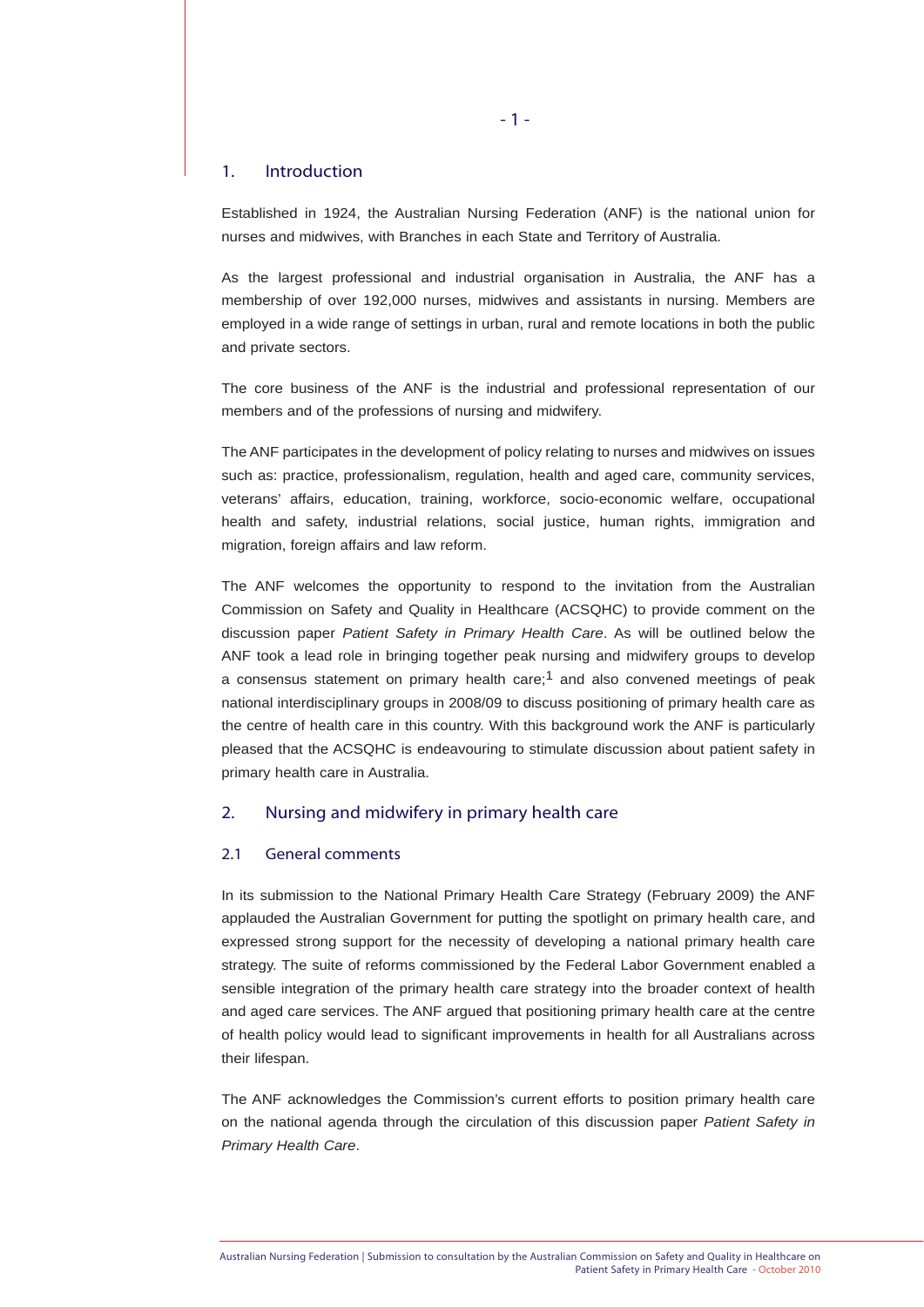The notion of 'first level contact of individuals, the family and community' as espoused in the international Declaration of Alma Ata2 dovetails with accessibility to nursing and midwifery care as nurses and midwives practice across all geographic and socio-economic spheres.

The ANF supports the view that there is a twofold benefit in embedding a well established primary health care sector within the country's approach to health care: reducing the demand on the acute sector while at the same time improving health outcomes and population health and well being.

# 2.2 Practice of nursing and midwifery in relation to primary health care

Primary health care is fundamental and inherent in the philosophical base of the disciplines of nursing and midwifery.

Nurses and midwives together form the largest health professional group in Australia, providing health care to people across their lifespan. Together they comprise over 55% of the entire health workforce.<sup>3</sup> Nurses and midwives are the most geographically dispersed health professionals in Australia, working in homes, schools, communities, general practice, local councils, industry, offshore territories, aged care, retrieval services, rural and remote communities, Aboriginal and Torres Strait Islander health services, hospitals, the armed forces, universities, mental health facilities, statutory authorities, general businesses, and professional and industrial organisations.

The International Council of Nurses position statement *Nurses and Primary Health Care*4 states:

*Nurses are the principal group of health personnel providing primary health care at all levels and maintaining links between individuals, families, communities*  and the rest of the health care system. Working with other sectors, other *members of the health care team or on their own, nurses explore new and better ways of keeping well, or improving health and preventing disease and disability. Nurses improve equity and access to health care and add quality to the outcome of care.*

The practice of midwives' is described as being woman centred; a primary health care discipline founded on a partnership relationship between women and their midwives.5 Midwifery care includes preventative measures, the promotion of normal birth, the detection of complications in mother and child, the accessing of medical care or other appropriate assistance and the carrying out of emergency measures.<sup>6</sup>

Nursing and midwifery are key professions to engage in achieving the aim of patient safety in primary health care.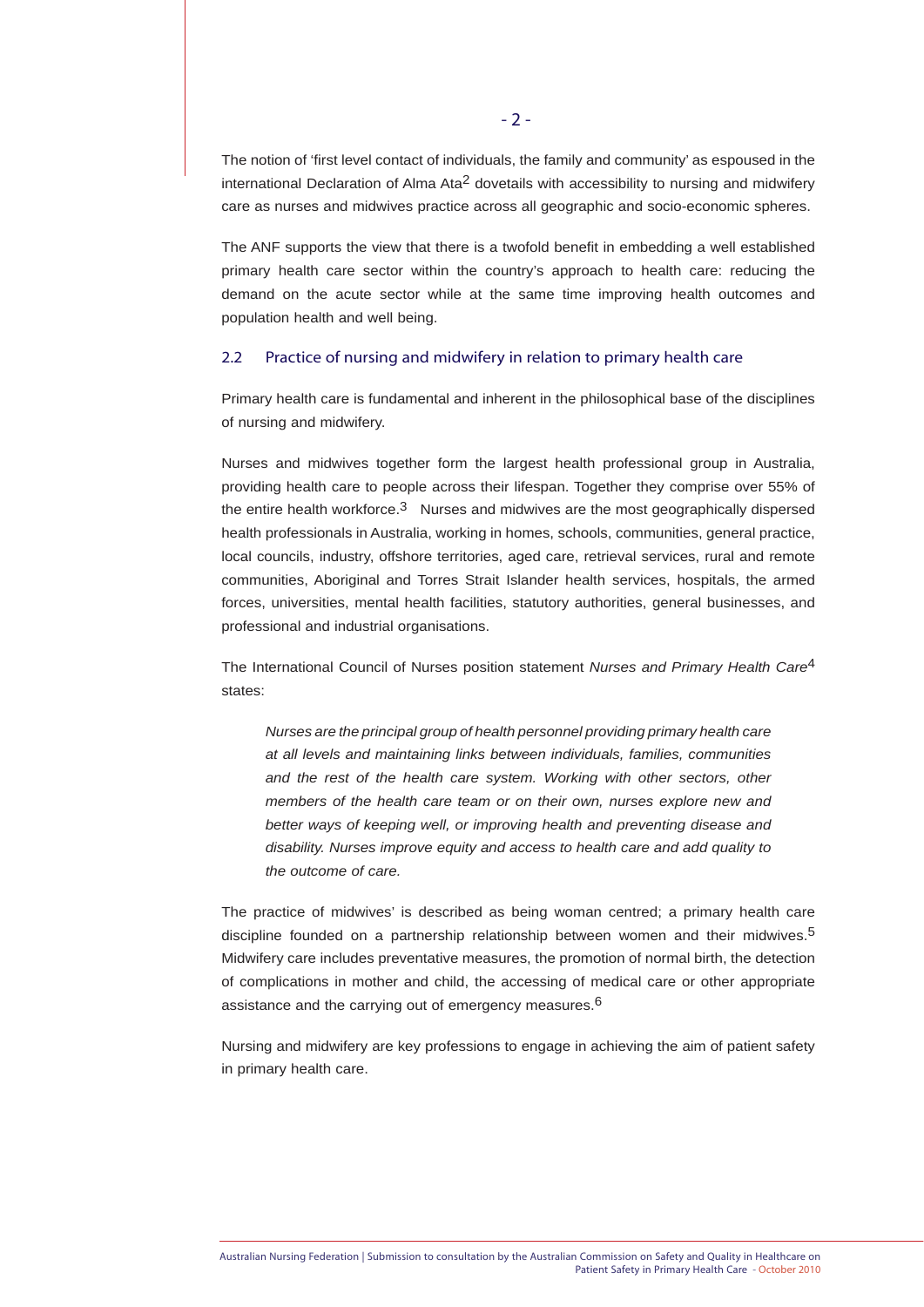# 2.3 Primary health care defined

The ANF maintains a position that there is a difference between primary health care and primary care. In 2009 the ANF, as part of a group of leading nursing and midwifery professional organisations, developed a consensus view on primary health care in Australia which argued that: a) primary care and primary health care "generally represent two different philosophical approaches to health care", and b) primary care is a subset of primary health care.<sup>7</sup>

The peak nursing and midwifery organisations agreed that the Australian Government led health reform agenda in Australia "offers a unique opportunity to consider an enhanced model of primary health care that extends beyond the services of a general practitioner (primary care) to a multidisciplinary model to offer comprehensive, patient centred primary health care services".8

The nursing and midwifery consensus view supports the notion of difference between primary health care and primary care, as espoused by Keleher (2001)9 who says that primary care is

*Commonly considered to be a client's first point of entry into the health system if some sort of active assistance is sought. Drawn from the biomedical model, primary care is practiced widely in nursing and allied health, but general practice is the heart of the primary care sector. It involves a single service or intermittent management of a person's specific illness or disease condition in a service that is typically contained to a time limited appointment, with or without follow-up and monitoring or an expectation of provider-client interaction beyond that visit.*

In its position statement *Primary Health Care*, the ANF10 maintains that "primary health care acknowledges a social view of health and promotes the concept of self reliance to individuals and communities in exercising control over conditions which determine their health". Primary health care is seen by the ANF to be

*…both an approach to dealing with health issues and a level of service provision. As an approach it deals with the main health problems and issues experienced by the community. It may include care and treatment services, rehabilitation and support for individuals or families, health promotion and illness prevention and community development.11*

The suite of health reforms initiated by the Australian Labor Government in 2008 provide an opportunity to broaden Australia's health policy and funding strategies from a narrow focus on hospital based care and the treatment and cure of already established conditions to health promotion and early intervention to prevent disease and injury within a primary health care milieu.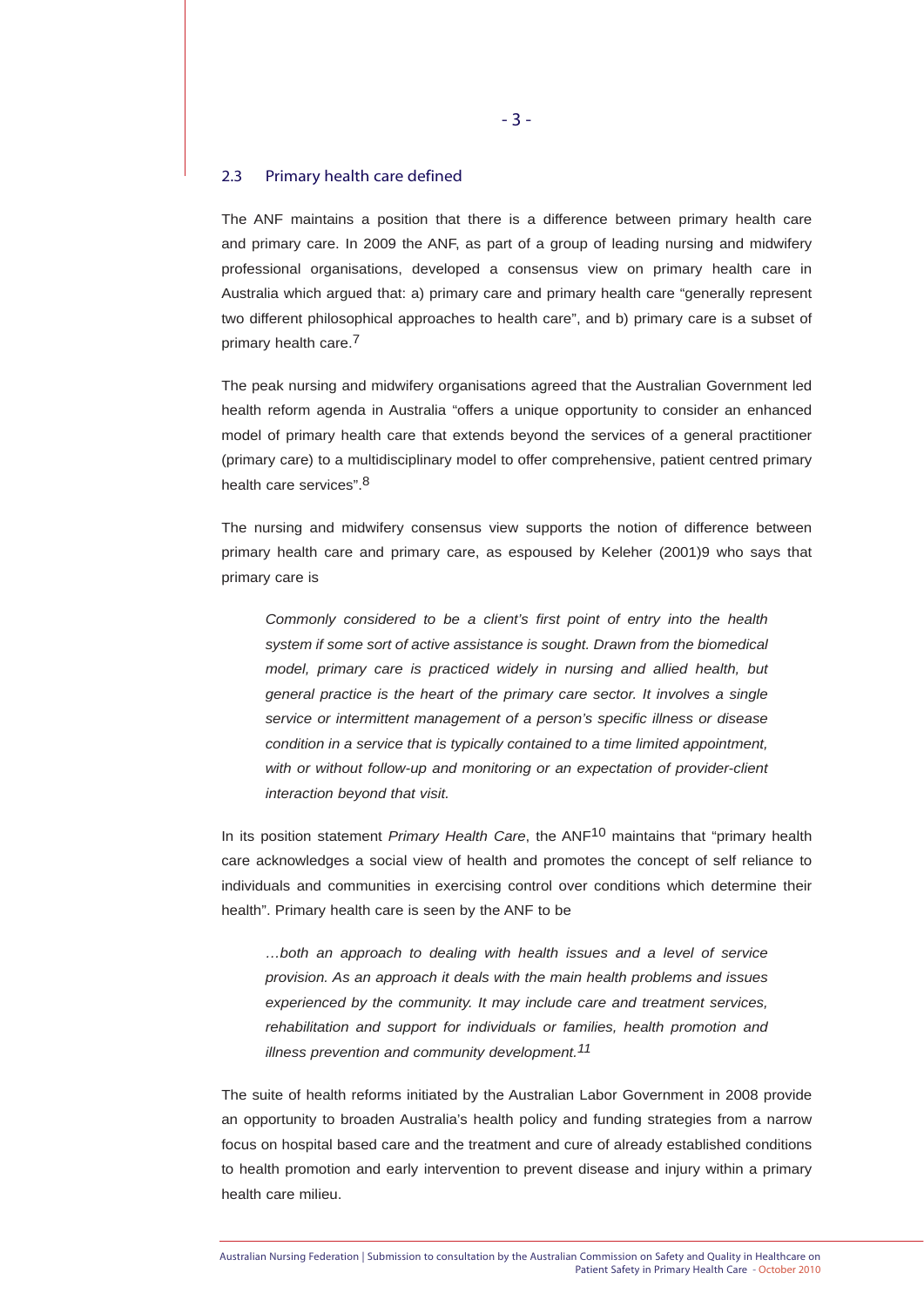As the Australian nurses' and midwives' consensus view makes clear

*The policy and provision of primary health care is shaped around the contribution of citizens identifying priorities for the promotion of healthy living, the prevention of disease, injury and disability. In addition, it must meet the health care, treatment, self management and rehabilitation needs of people, their families and communities; and their desire for humane, safe care across the period of their lives.*

*A variety of responsive forms of service delivery, provided by a range of providers, including nurses and midwives must be available to meet the needs of all people, including those with special needs such as intellectual disability and cultural or language barriers; and giving priority to those most in need.12*

The ANF fully supports the Declaration of Alma Ata assertion that primary health care is:

*.. essential health care based on practical, scientifically sound and socially acceptable methods and technology made universally accessible to individuals and families in the community through their full participation and at a cost that the community and country can afford to maintain at every stage of their development in the spirit of self-reliance and self-determination. It forms an integral part both of the country's health system, of which it is the central function and main focus, and of the overall social and economic development of the community. It is the first level of contact of individuals, the family and community with the national health system bringing health care as close as possible to where people live and work, and constitutes the first element of a continuing health care process.13*

A central message coming through the above citations is that patient safety in primary health care is increased when the community is actively engaged in identifying needs, planning for services and evaluation of care delivery. It is the view of the ANF that such policies and care delivery, driven by collaboration with the community, would ensure a greater degree of safe patient care in primary health care.

#### 2.4 Characteristics of primary health care

The ANF considers the characteristics of primary health care to be those espoused in the vision statement which drives the nursing and midwifery consensus view on primary health care in Australia document previously referred to.14

The characteristics of primary health care included in the consensus view vision statement are:

- Care coordination and a team based approach to care
- **Participation**
- Partnerships for health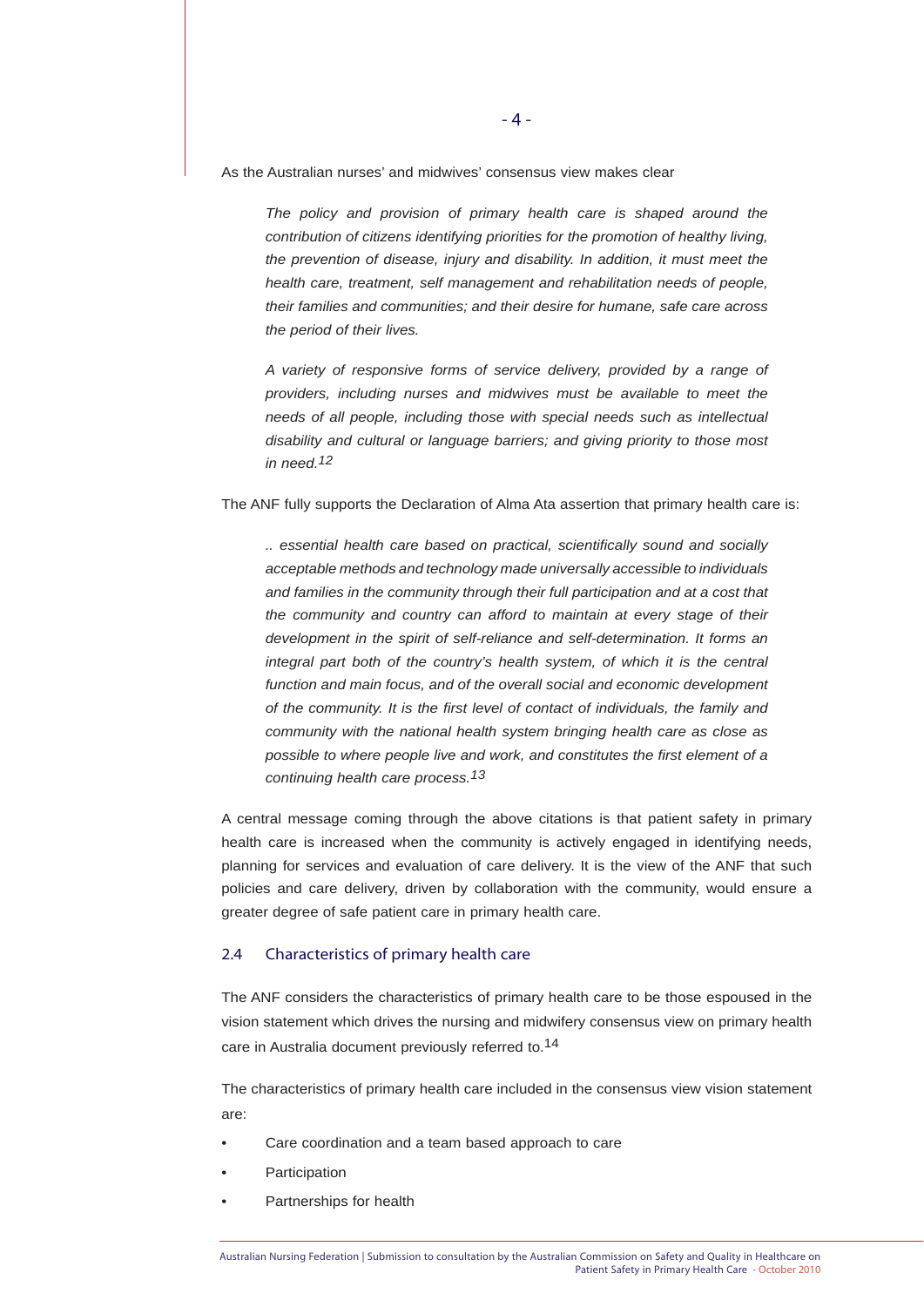- Access and equity
- Education
- Innovative models of primary health care
- Governance and funding
- Safety and quality, and
- **Sustainability**

Essential elements of each of these characteristics which contribute to patient safety in primary health care include:

#### *Care coordination and a team based approach to care*

- Collaboration by all health professionals to co-ordinate care from health promotion, prevention of illness/injury through to illness and rehabilitation
- Continuity of care across health care settings (especially from tertiary to primary health care)
- Care co-ordination by the most appropriate health professional to meet the needs of the person and the local community

#### *Participation*

- Active involvement of individuals and communities in planning and implementation of their health care
- Health literacy to promote understanding to aid in self-management of health care
- Culturally appropriate and respectful care

#### *Partnerships for health*

- Working with individuals and communities to enable self-reliance or support where this is required
- Recognition of shared responsibility for health
- Partnerships between health professionals, health service providers and communities and other services which impact on the social determinants of health

#### *Access and equity*

- Understanding the diversity of the community
- Health care based on need and not the ability to pay
- Innovative care that reaches people where they are rather than necessarily coming to a 'centre'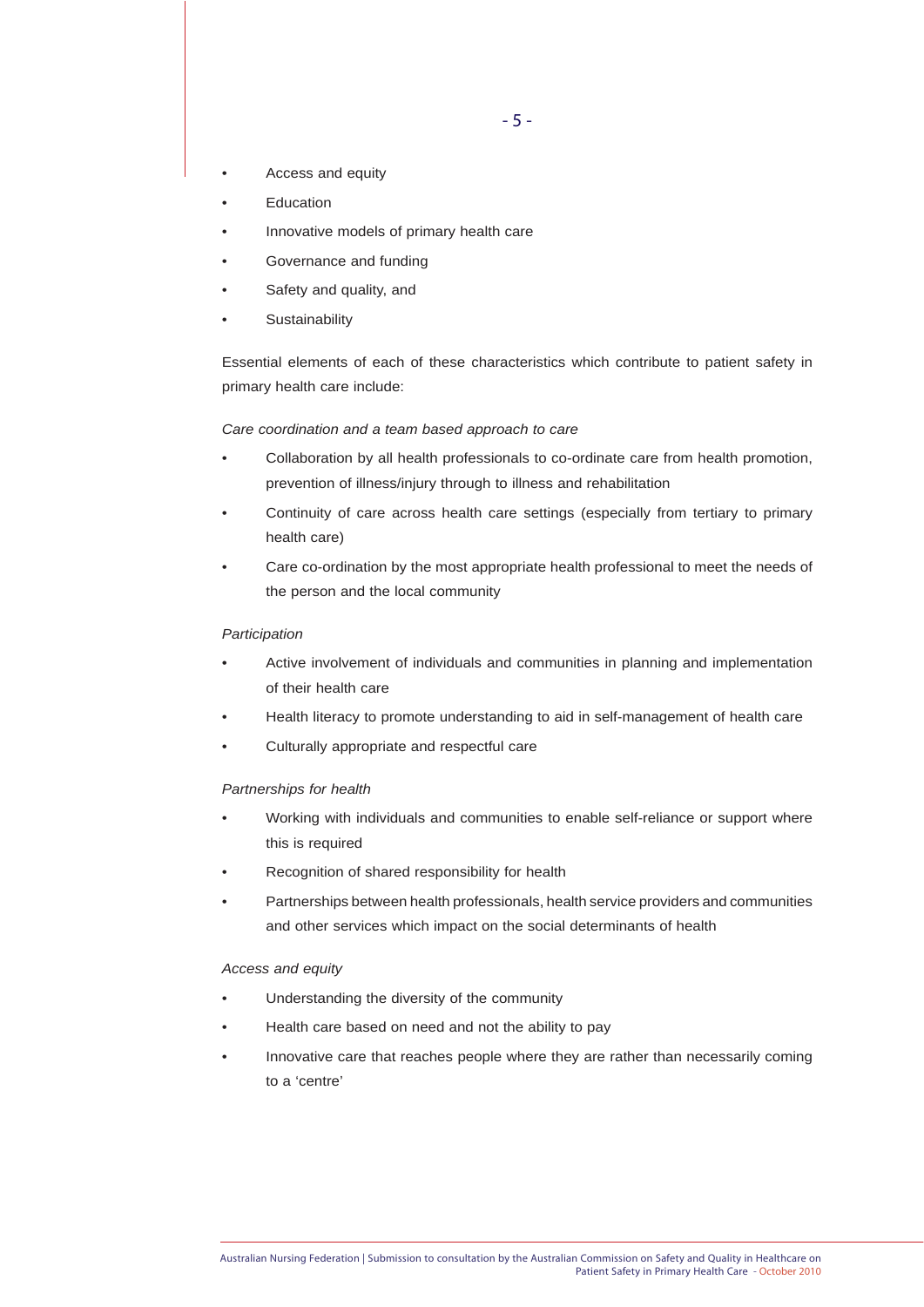## *Education*

- Continuing professional development for all health professionals working in the primary health care arena
- Importance of pre-entry and ongoing integrated inter-professional development and education for effective transdisciplinary primary health care

#### *Innovative models of primary health care*

- Investment in research to provide a strong evidence base for models of primary health care
- Inter-disciplinary research into innovative models of care to promote collegiality and recognise imperatives for team based care in primary health care

#### *Governance and funding*

- Governance responsibility vested in local communities, which have insight into local health care needs
- Nurses and midwives, as regulated, qualified health professionals, will determine the extent and scope of their practice for safe care delivery. Funding models need to reflect this accountable practice, such as the removal of 'for and on behalf of' processes and not linking funding of employment of nurses to general practitioners.

## *Safety and quality*

# This is described as:

*Effective systems of corporate and clinical governance are necessary at all levels of primary health care to monitor ad improve the safety and quality of services. This includes:*

- *o open, transparent monitoring and reporting systems*
- *o collection and use of data and information for driving change and improvement with performance indicators based upon the social determinants of health and other evidence based quality indicators of access, safety, effectiveness, appropriateness, efficiency and consumer participation*
- *o investment in research for achieving continuous improvement*
- *o effective organisational systems that promote safety and quality*
- *o robust regulation of the conduct, health and performance in professional practice of health professionals*
- *o strong consumer participation in all processes*
- *o occupational health and safety. 15*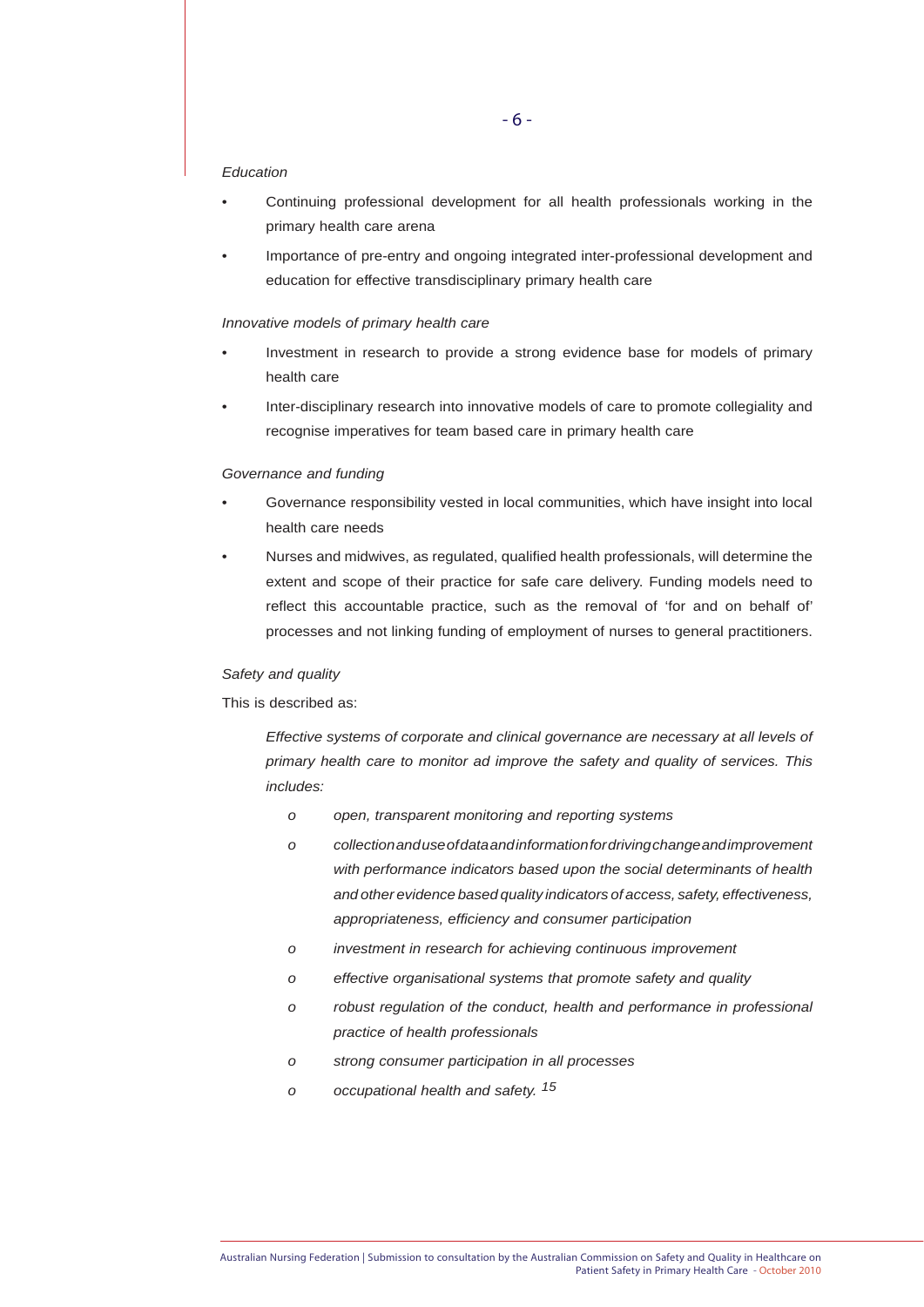#### *Sustainability*

- Adequate funding that will:
	- o Enable innovative clinical practice trials
	- o Ensure continuity of successful programs
	- o Support nurses, midwives and other health professionals undertaking outreach programs into community sub-groups who are marginalised from mainstream primary health care services
	- o Provide necessary resources for the primary health care workforce so that it can achieve its aims of health promotion, early intervention and illness/injury prevention.

# 2.5 Actions for improving patient safety in primary health care

There are two particular areas to which the ANF considers action needs to be directed in order to improve patient safety in primary health care. These are funding and qualification/ competence of workforce as outlined below.

#### *Funding models*

The ANF maintains that the key to providing better access for the community to primary health care services, and therefore better assurance of patient safety, is the development of funding models in which the funding follows the person and not the provider (as in the current fee for service model).

MBS and PBS: The nursing and midwifery workforce is currently an under-utilised resource in the primary health care arena. This is due either to restrictions on scope of practice or lack of recognition of the role and function of nurses and midwives. The ANF considers that there needs to be a much better utilisation of the nursing and midwifery workforce in order to provide appropriate services for **all** geographical areas and population groups. Nurses are the largest health care professional group across geographical areas – and in fact may often be the only health care professionals in remote areas. The Australian Government's Productivity Commission Research Report *Australia's Health Workforce*24 provides a stark revelation of the fact that, unlike all other health professionals, nursing and midwifery numbers remain fairly constant relative to population for communities located further away from the major cities. While nurses and midwives in all areas can and do provide primary health care, the health promotion and prevention component of that care must often be minimalised due to lack of funding support and recognition of its importance (thus providing potential for compromising patient safety).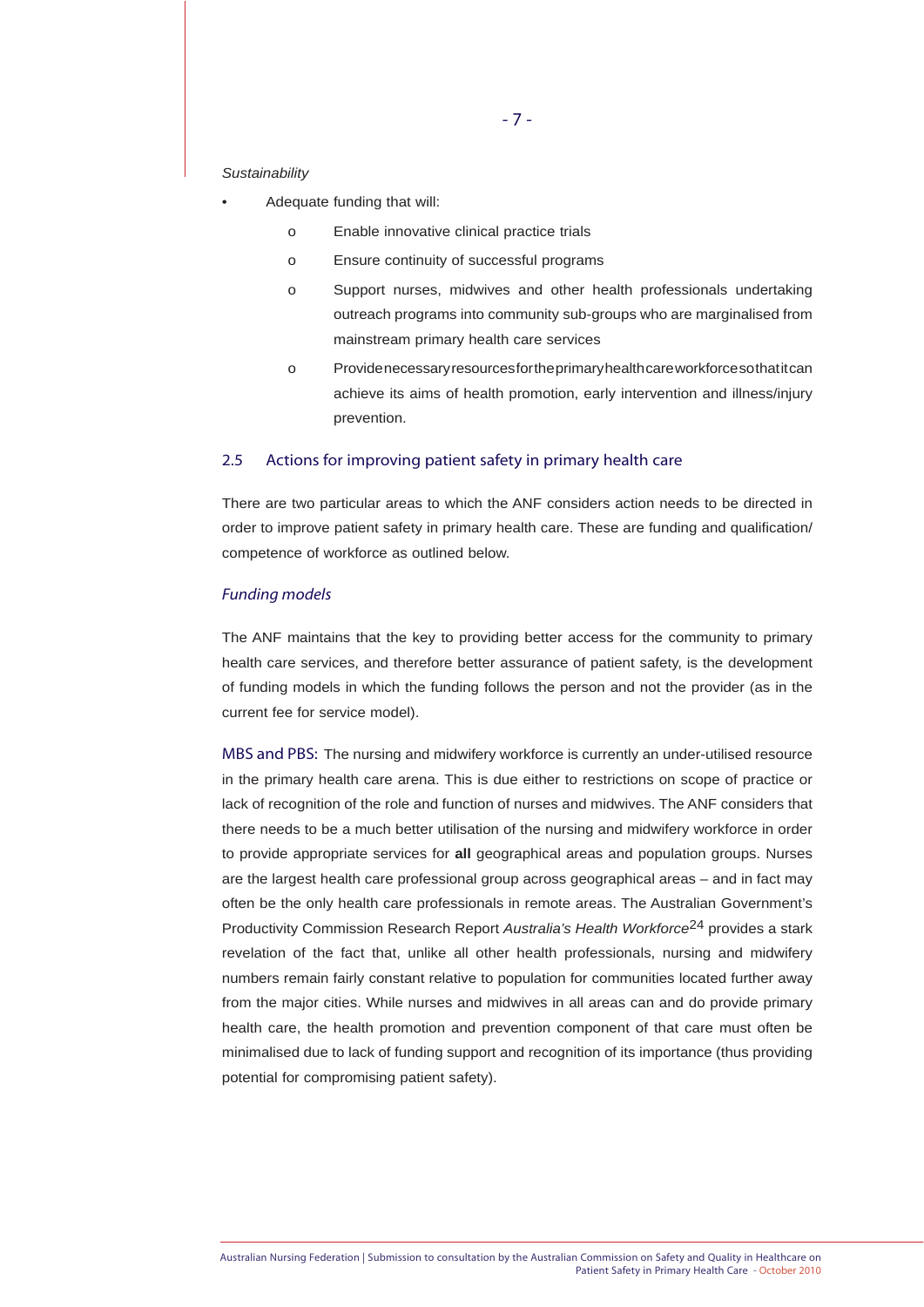To better meet the needs of the community in all geographical areas (metropolitan, regional, rural and remote) and across all population groups, (especially those currently marginalised from, and under-served by, mainstream health services such as the homeless or Indigenous people), legislative changes are required to enable nurses to extend their current scope of practice. In particular, current policies in relation to access to the Pharmaceutical Benefits Scheme (PBS) and the Medicare Benefits Scheme (MBS) by nurse practitioners, registered nurses (such as general practice nurses and community nurses), and midwives, mean that the practice of these nurses and midwives is restricted. Patients are grossly inconvenienced and inefficiencies and duplication of services occur. The enactment of the Health Legislation Amendment (Midwives and Nurse Practitioners) Bill 2009 and two related Bills on 1 November 2010 will improve this situation with nurse practitioners and eligible midwives being able to gain access to MBS rebates and PBS subsidies for their patients. But there remains some way to go to improve access to the services of these health professionals by the community.

Prescribing rights: Expanding prescribing rights more broadly for nurses, midwives and other regulated non-medical groups would greatly enhance access to more timely care for people in primary health care settings and improve patient safety in health care. As regulated health professionals due importance would be given to ensuring appropriate education and competence to safely prescribe within scope of practice.

Funding incentives: Action is needed to ensure that the incentives available to rural and remote health professionals are equitable across the professions, in order to recruit and retain these practitioners. In many rural and remote settings, small numbers of people from a range of health professions work together in teams. Any inequity in the range of incentives that is available to each of the professions undermines the collaborative nature of multidisciplinary team work and should be reduced or eliminated where possible.

At present, there are significant inequities in the incentives available to nurses and midwives in rural and remote areas compared to those available to medical professionals. For example, many incentives are available for medical students to encourage them to consider a career in rural and remote health but few are available for rural and remote nurses and midwives. Given that rural origin is an important predictor of rural practice, more effort should be made to encourage rural students to consider a nursing or midwifery career and for those interested in a rural health career to have the opportunity to undertake rural clinical placements.

Outreach services: Funding models for primary health care must encompass not only service centres - to which the community goes, but also itinerate/outreach services - where nurses, midwives and other health professionals take their services to people and attend to their health needs in their own environment.

The following case study taken from the document *Primary Health Care in Australia: a nursing and midwifery consensus view*16 epitomises provision of outreach primary health care services which place patient safety at the core of service delivery.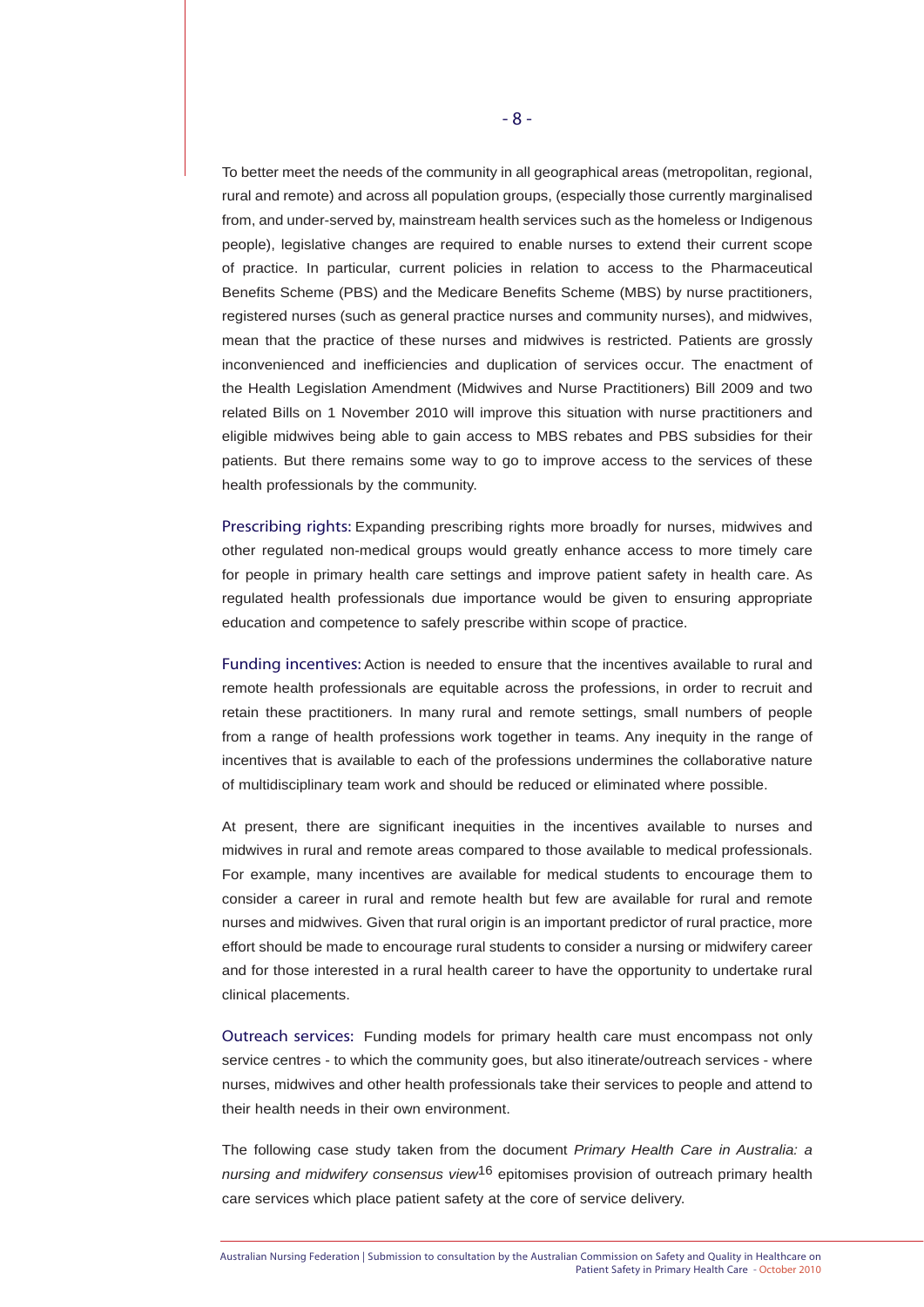# Coachstop Caravan Park Outreach Project

An initiative of the Maitland Local Government demonstrates that identification and action on detrimental aspects of a social environment can pay dividends on a community's health status.

The Coachstop Caravan Park is the prime provider of housing for 150-200 people classified as "at risk" families and individuals. Many of these people have been homeless, in prison and juvenile institutions, a number are from mental health facilities or refuges, and some are transient, moving from park to park in search of affordable housing.

In 2000 health professionals observed a high number of referrals from this park coming from a number of agencies including the Emergency and Obstetrics Departments of Maitland Hospital, Department of Community Services, Australian Childhood Immunisation Register and in one instance a funeral director. Follow up of residents of the park was complicated by factors such as their being unable to be contacted by phone, frequently not at home when health staff attempted to visit them, a general lack of trust of "government services", and the transient lifestyle of many.

It was apparent that to achieve contact an onsite presence in the park was required by health professionals. The Maitland/Dungog Community Health Service negotiated to run a pilot outreach Child and Family Health Clinic from an onsite van staffed by a Child and Family Health Nurse and a Generalist Community Nurse. A picture emerged of a very disadvantaged community sharing common characteristics: largely reliant on Centrelink benefits, poor functional literacy skills, frequent domestic violence, high level of substance use, high rate of Hepatitis C, social isolation with poor self esteem (particularly the women), poor school attendance, a high proportion of residents with a history of childhood sexual assault, abuse and/or neglect, failure to access mainstream health services (many individuals did not have a Medicare card), or General Practitioners.

With funding from the Primary Healthcare and Partnerships (Women's Health Outcomes) NSW Health, a two year project was initiated, with the outreach van being staffed by an Early Childhood Nurse, a Project Officer (Registered Nurse), and a Registered Psychiatric Nurse. The intervention was based on the Social Health Model addressing the WHO social determinants of health. Additionally the WHO Ottawa Charter for Health Promotion 1986 was referred to, which includes advocacy and enablement as a means to achieving equity in health.

The project design combined innovative outreach with community capacity building and partnerships with a range of other service providers including drug and alcohol services, dental and women's health services, immunisation services, Centrelink, a volunteer General Practitioner, education, and community businesses and charities such as the St Vincent de Paul food program.

The project's core values were:

- Residents providing the driving force for program reorientation and decision making
- Interactions based on mutual respect and trust to give positive outcomes
- Stakeholder decision sharing as a key feature of the delivery model
- Sustainable inroads gained as a fundamental objective

*(continued on page 10)*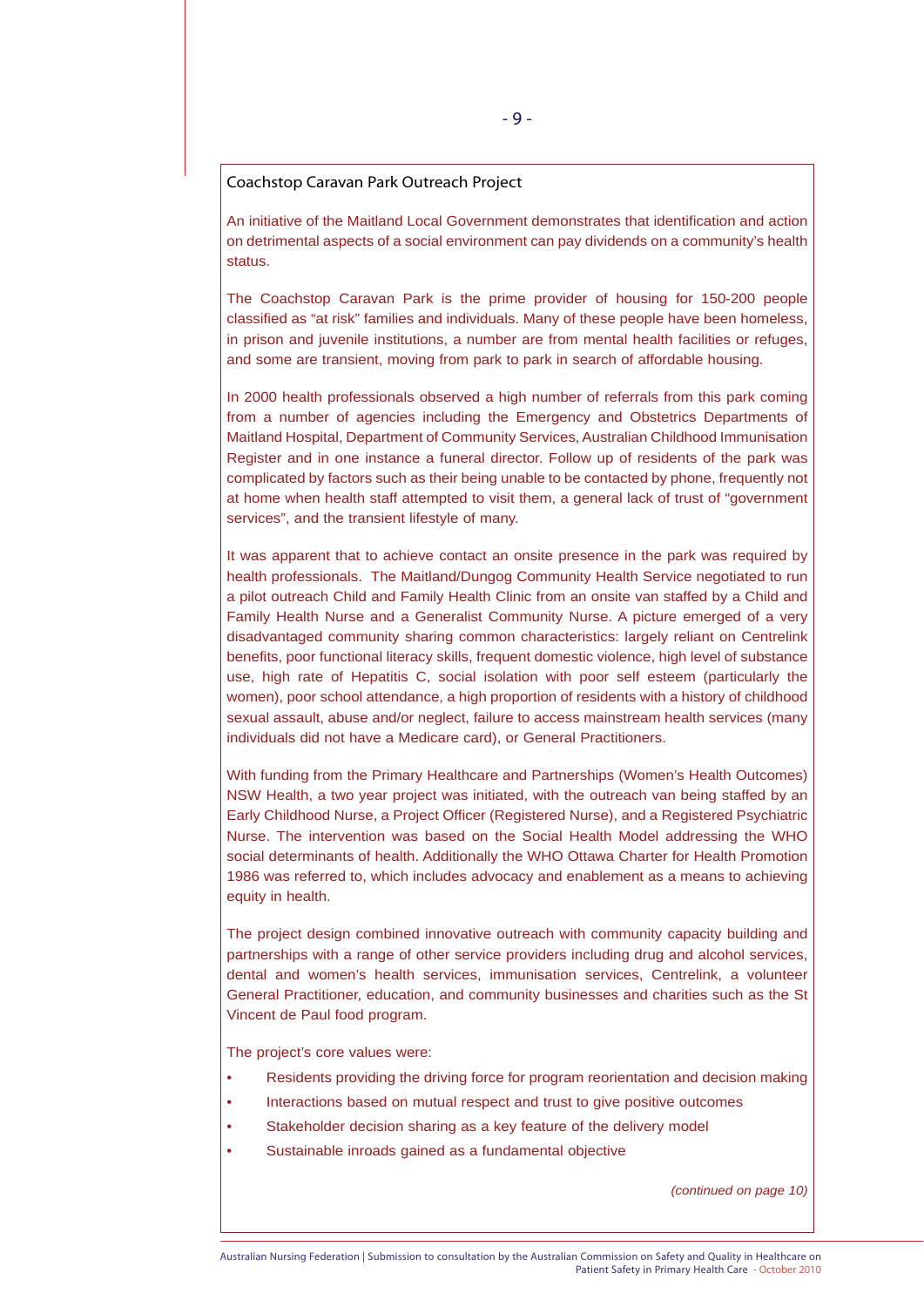With these values, the objectives of the project then included:

- Partnerships to address the social determinants of health
- Reorienting health services to meet the needs of park residents
- Strengthening working partnerships between the residents and mainstream health services
- Developing capacity building within the caravan park
- Increasing residents literacy and health literacy through education
- Strengthening community action. Helping residents set their health priorities and plan strategies to address them.

*Six indicators of success of the project were identified as: reduced social isolation, improved housing options, an increase in personal skills, literacy and health literacy, improved sense of a supportive community, improved access to appropriate health services, and improved maternal and child health outcomes.*

Based on data from the Emergency Department of The Maitland Hospital, primary health care interventions were established to address underlying social and health issues. For example, after a number of presentations with needle stick injuries disposal bins were placed in the toilets and a needle and syringe program established on the outreach van.

Another important intervention was advocacy for improved living conditions on the park. Children were frequently admitted to hospital for respiratory conditions exacerbated by damp musty vans. Improvements in nutrition necessarily began with negotiating for full size refrigerators in all the vans as opposed to bar fridges. Lack of transport, a barrier to accessing services, was solved by a partnership between a businessman, St Vincent De Paul and Centrelink.

Within six months there was a beginning of a sense of community in the park and a culture change. People were attending TAFE courses and antenatal care. Children were attending school. Further capacity building took place amongst other health services, schools and other government departments. These organisations reorientated their services to make them more accessible, many delivering from the outreach van. Outreach services were extended to Paediatric clinics and a public health physician volunteered as a general practitioner on his day off. Social entrepreneurial partnerships were established with private businessmen and fundraising was used to allow children to participate in sport, dance classes, school excursions and in some instances to supplement preschool fees. As park residents regained confidence in health and social services they were linked back into mainstream services.

The Coachstop Caravan Park outreach service continues to evolve and now has a permanent home (a demountable) in the park. It has been successful in engaging socially and economically disadvantaged families and individuals living in the caravan park and delivering a high quality health service on minimal funding. The intervention has been very successful in returning family members to housing, work, employment and health services. The women now attend antenatal care and the children have access to enriched childcare and preschool. Additionally the broader community is now aware of the residents' plight and there is a subsequent break down in social isolation. The holistic approach of the intervention allowed residents to make changes in many areas of their lives. The broad range of collaborative partnerships all delivering services onsite or through the outreach van made the services accessible. Ease of access is essential when people's lives are in chaos.

Australian Nursing Federation | Submission to consultation by the Australian Commission on Safety and Quality in Healthcare on Patient Safety in Primary Health Care - October 2010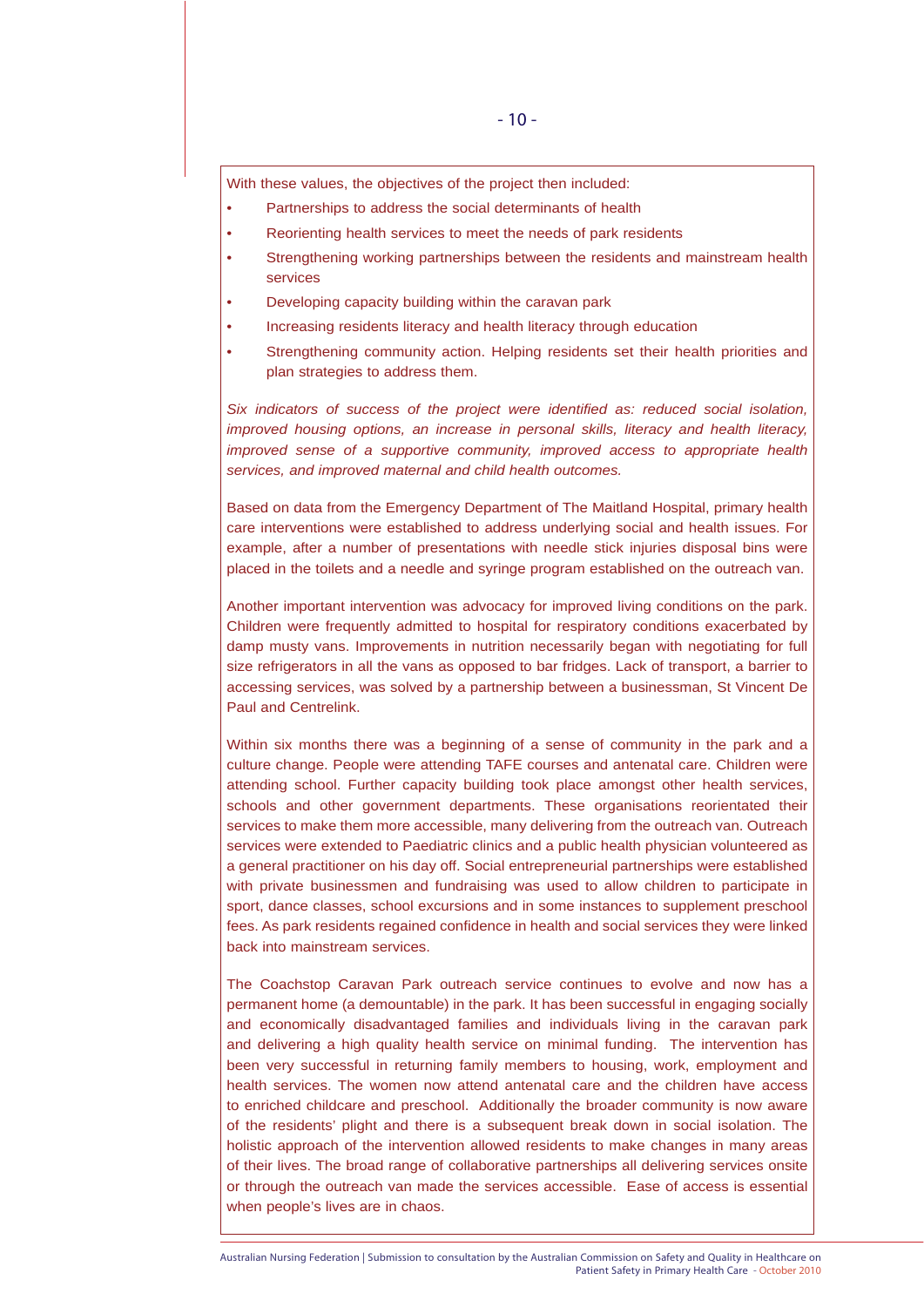This highly successful nurse-led primary health care model could be replicated in many communities.

# *Qualifications and regulation*

There is a growing number of unlicensed and/or unqualified workers providing aspects of care in community and primary health care settings. It seems incongruous in an age of increasing emphasis by governments on accountability and delivery of safe competent care and scrutiny by consumers of health and aged care, that we do not have national standards for educational preparation, codes of professional conduct or regulatory frameworks in place to govern the care provided by this significant cohort of community and primary health care workers.

The ANF is currently undertaking a major national campaign – *Because We Care* - which has included extensive lobbying of the Australian Government to invest funding in educational opportunities, and explore the feasibility of developing a licensing system, for aged care workers, regardless of the setting of providing care for older people in this country. This culminated in initiatives announced in the Federal Budget 2010/11 which addressed many of the ANF requests. Improvements in the care performance of this level of worker in community aged care has a flow on effect of reducing preventable hospitalisations and demand on the tertiary sector as well as a transfer to an unfamiliar environment for the older person; and of enabling older people to stay living in their own homes longer resulting in a decreased demand on residential aged care beds. Gains of a professional practice framework for these community aged care workers will also impact on currently unqualified and unlicensed workers in other primary health care settings, to achieve improved quality, safety, performance and accountability for the community.

# *Research*

Nurses, midwives and other health professionals employed in primary health care settings need to have funding support which enables them to undertake clinical loads as well as health promotion/education and research loads. Health care managers must be respectful that time is built into the working life of primary health care professionals for them to be able to meet with population groups to discuss lifestyle modification options and to listen to concerns and barriers to achieving a healthier lifestyle. Investment in time to assist people become more self-reliant and better able to manage their own health care needs, will have positive sustainable outcomes for the health system as a whole and the community if hospitalisations can be avoided and/or chronic disease/disability better managed.

Funding models need to include time for clinicians of all disciplines to carry a clinical load and have allocated time for research activities – literature searching including systematic reviews; time for collecting and collating data, analysing data, funding for contracting out aspects of work if required, writing up results, publishing, speaking at conferences to disseminate research. There are two aspects to research application which need consideration – either implementing research findings of others for example, the work of the National Institute of Clinical Studies, or other primary health care centres; or implementing findings of own research.

Australian Nursing Federation | Submission to consultation by the Australian Commission on Safety and Quality in Healthcare on Patient Safety in Primary Health Care - October 2010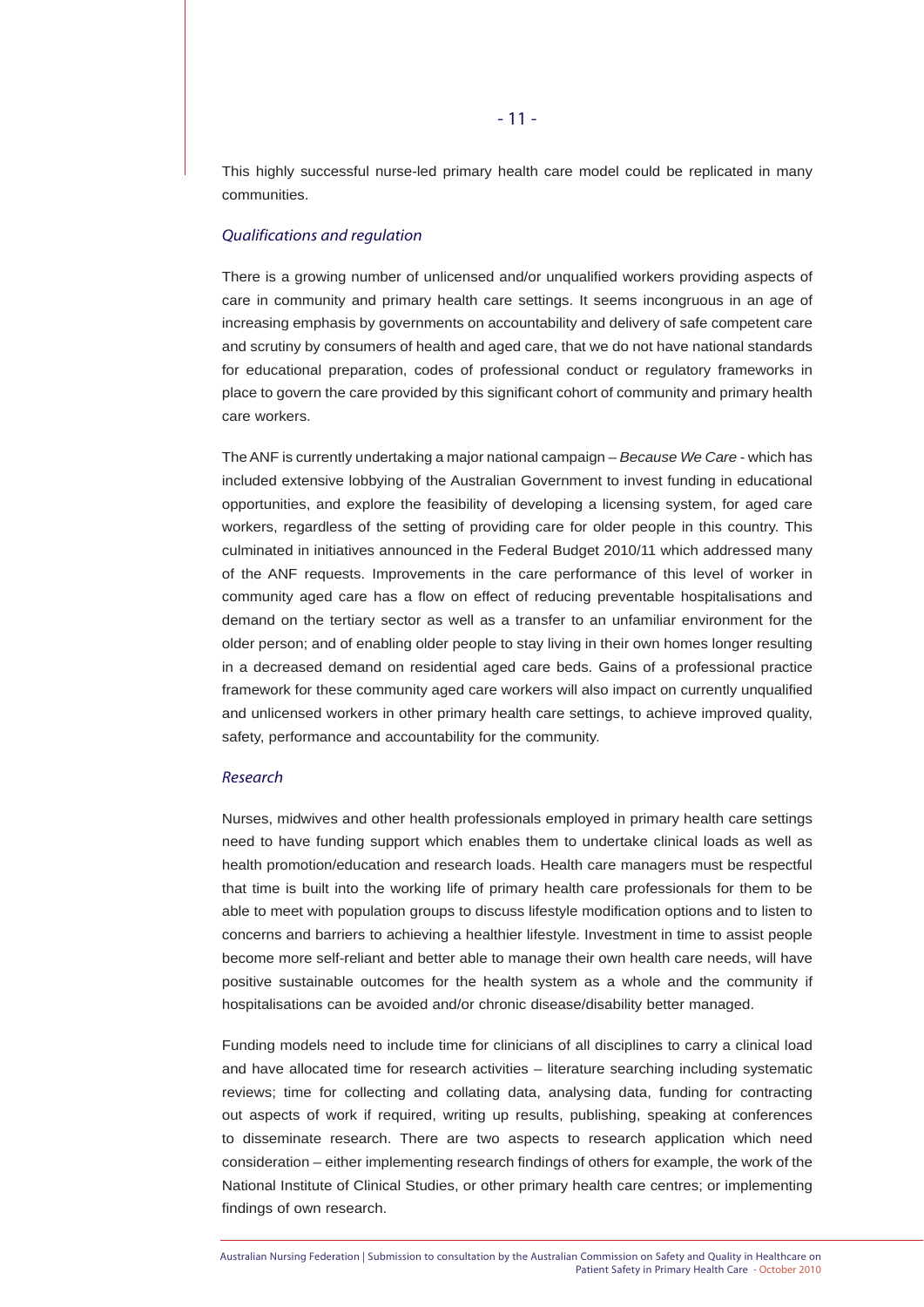Also, funding must be provided for research education and on-going continuing professional development of health care professionals. There must be acknowledgement of the equal value of both qualitative and quantitative research in supporting clinical practice.

In addition, funding models need to include the ability for primary health care health professionals to mentor novice researchers coming into the sector. Likewise, funding models should include the facility for consumers of primary health care to participate in research.

Data collection: Funding needs to be provided for software which will enable consistent data collection from primary health care services across jurisdictions for reporting at that level and also to be able to migrate into data systems at the national level. Ideally, then, the elements for data collection need to be agreed initially at a national level to facilitate a consistent approach.

# *e-Health*

The primary health care sector would benefit from improved lines of communication between the different areas of the health and aged care system. However, while many people are able to utilise their informal networks to navigate their way around the complexities of our primary and tertiary systems, or have a significant other who can assist them with this, for some particular groups the whole process is incredibly daunting.

Improvements in information transfer between primary health care areas and different sectors of the health and aged care arena can be achieved through financial investment in integrated electronic systems. Ready access for all health professionals employed in primary health care settings to email, internet, records management systems, and patient history records systems, is essential for timely and safe health information management.

There is a critical role for eHealth – in this era of widespread use of electronic information systems, the use of eHealth is fundamental to primary health care. Health care professionals require access to information in a timely manner and consumers of care need to know that these professionals have access to this information, for example, most recent tests/ procedures/consultation remarks so that visits can be conducted efficiently for both parties.

Ehealth means that health care professionals can keep up to date with the latest evidence and the whole gamut of issues presented by clients; consumers of primary health care services can remain informed if they so wish to or be encouraged to do so. Transfer of information is rapid and timely, with an increased chance of consistency in information when coming from the same/similar source for all parties. Web based information allows health care professionals to direct clients to particular sites for information, either through use of computers set up in the primary health care facilities or to refer to at home. Individual electronic health records (IEHR) mean that people don't have to rely on their memory each time they visit a health care professional regarding previous history, medicines or treatments. Access to the same information via the IEHR should lead to a significant reduction in gaps which frequently occur now in client treatment. Everyone is able to review the same information and consider what others have decided/prescribed thereby reducing duplication of tests/medicines ordered, reducing the dollars spent in the health care system, reducing time wastage and inconvenience to clients and their carers, and most importantly ensuring a greater degree of safety through consistent and shared patient information.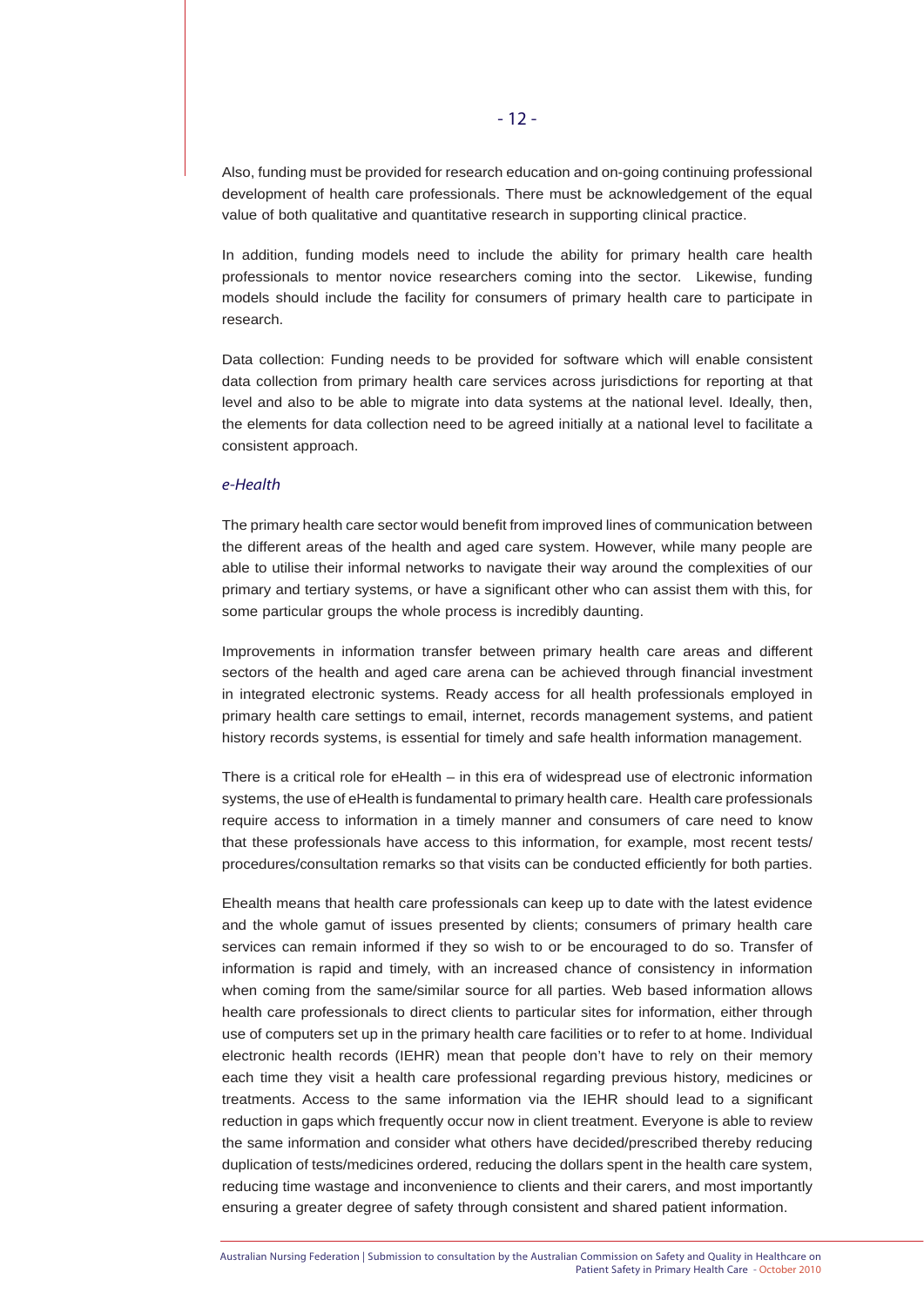# *Models of care*

There are many examples across the country of models of care which could be replicated on a broader scale to effect patient safety through efficiencies both by utilising the most appropriate health care professionals, and by engaging with the community to ascertain the most appropriate solution to health or aged care needs.

Two models which ANF support and want to highlight, are demonstrated exemplars of models of care that utilise the available workforce to provide comprehensive primary health care services in rural communities. The following examples fit well with the international Treaty of Alma Ata definition of primary health care which places health in the broader social context.

# Port Macquarie Aged Care in NSW

The far north coast of New South Wales has one of the highest concentrations of older Australians, with a quarter of the population of Port Macquarie aged over 65 years.

It's here that Debbie Deasey works as a nurse practitioner treating the elderly in their homes and residential aged care facilities and keeping them away from the Emergency Department at Port Macquarie Base Hospital

Working from the hospital and with the help of her "very supportive" GP mentors, Debbie assesses and, where necessary, prescribes medicines.

"So if someone's aged over 70 and can't access their GP, I'll go out and help treat them for a variety of things, including pneumonia, infections, delirium or checking catheters."

A local girl who started as a hospital cleaner around 16 years ago, Debbie completed her registered nurse education before undertaking a Masters in Gerontology. She began work as an aged care nurse practitioner in October 2007, and loves the choice it gives the elderly.

"The patient is safe, the staff are happy and it prevents an ambulance trip and an emergency presentation." The other patient benefit is a next day review of the treatment and the extra time Debbie can take as a nurse practitioner. "They like that one-on-one service – they can ask questions and I'm not as rushed as a GP."

"I'm also looking at the patients from a nursing perspective, so I take into account the family, the environment, medications and the education I can provide," she says.

"It also empowers the residential facilities by enabling them to get a nurse practitioner in straight away to take care of something simple like dehydration." Debbie would love to see more nurse practitioners working in aged care within residential facilities and in the community. But she says easing up the restrictions on PBS and MBS benefits access is crucial to this expansion.17

**\*** The NSW Department of Health has estimated Debbie's work has saved the hospital \$1.5 million in hospital *admissions for over 65s.*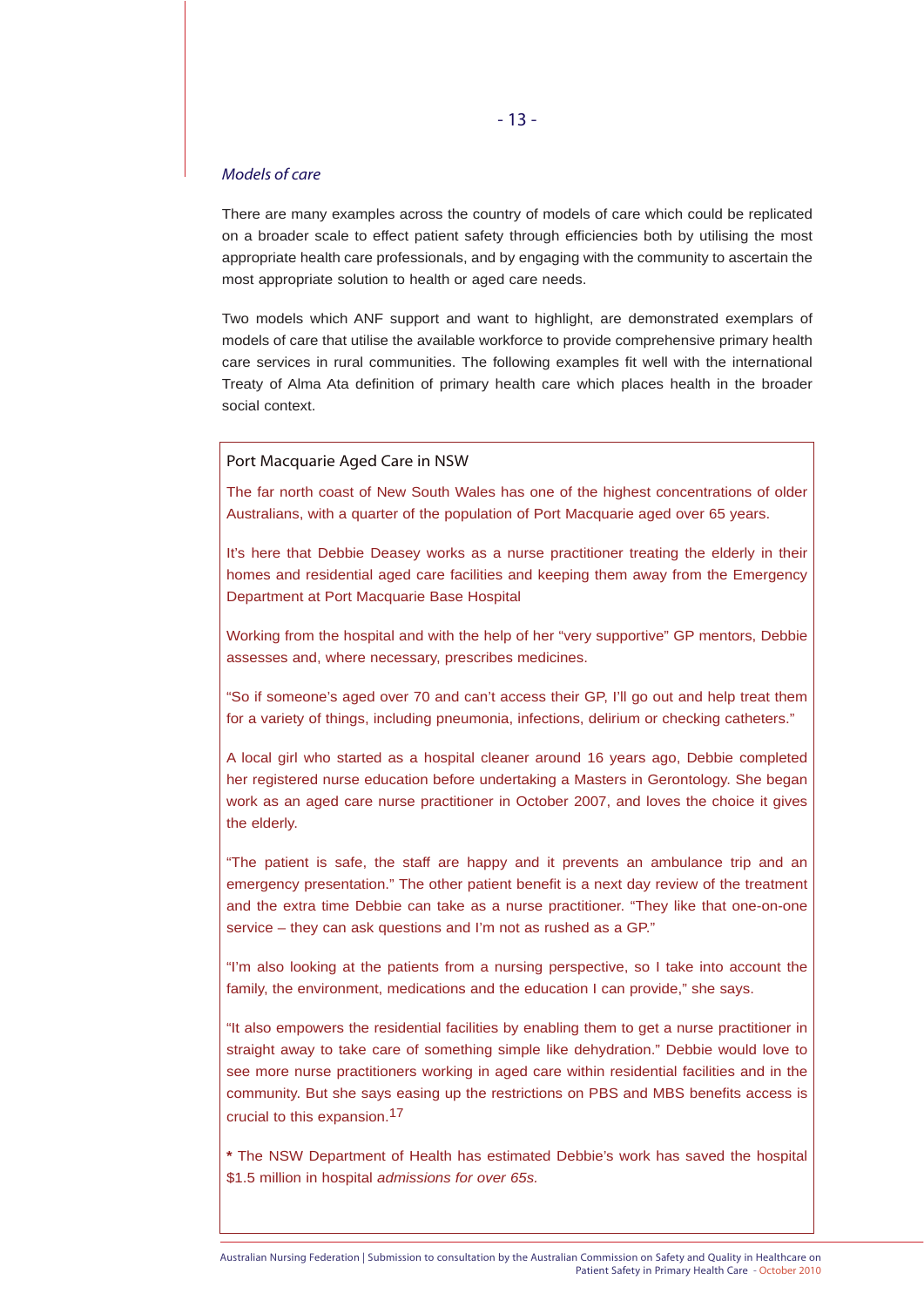# Walwa Bush Nursing Centre in Victoria

Following the failure of their not-for-profit community Bush Nursing Hospital when funding ceased, the Walwa community rallied to establish a Bush Nursing Centre. It is built around a small health care workforce which includes a nurse practitioner, Sandi Grieve, and four nursing colleagues who together conduct a nurse-run emergency facility, and a General Practitioner, Dr Dave Hunt. The major features of the Centre are a community centre, used for training, meetings and functions; a gym for public use and nurse-run programs; a community vegetable garden; nursing and management offices that co-ordinate various allied health services, community services and health education programs; and nurses accommodation (a nurse stays overnight for on-call emergency work). Importantly the Centre is like a hub within the community in that the nurses go out into the community to visit elderly people, and the primary school children come into the Centre to learn healthy cooking and exercise, as well as using the facility for concerts. Initially the community raised funds towards the Centres establishment. Now, while funding is from state and federal government, the whole community works to ensure that existing programs and new initiatives are aimed at sustaining the Bush Nursing Centre, the medical practice and the community.18

#### *Occupational health*

Action is needed to take multidisciplinary teams of health professionals into workplaces to provide easy access for workers to a health assessment. This is particularly pertinent in a society which is exhibiting higher levels of diabetes mellitus type 2, cardiac conditions and obesity.

Occupational health nurses provide for and deliver health and safety programs and services to workers and community groups. This area of nursing practice focuses on promotion and restoration of health, prevention of illness and injury and protection from work related and environmental hazards. They have an integral role in facilitating and promoting an organisation's on site occupational health program. Their scope of practice includes disease management, environmental health, emergency preparedness and disaster planning in response to natural, technological and human hazards to work and community environments. Occupational health nurses provide specialist health and safety advice and administer Injury Management, First Aid and Emergency Preparedness Programs; as well as develop provide health education programs, such as exercise and fitness, nutrition and weight control, stress management, smoking cessation, breast and testicular self examination, management of chronic illnesses and effective use of health services. These nurses are only employed in some businesses and the ANF considers that their services need to be available across the whole spectrum of workplaces to really impact the health of the community.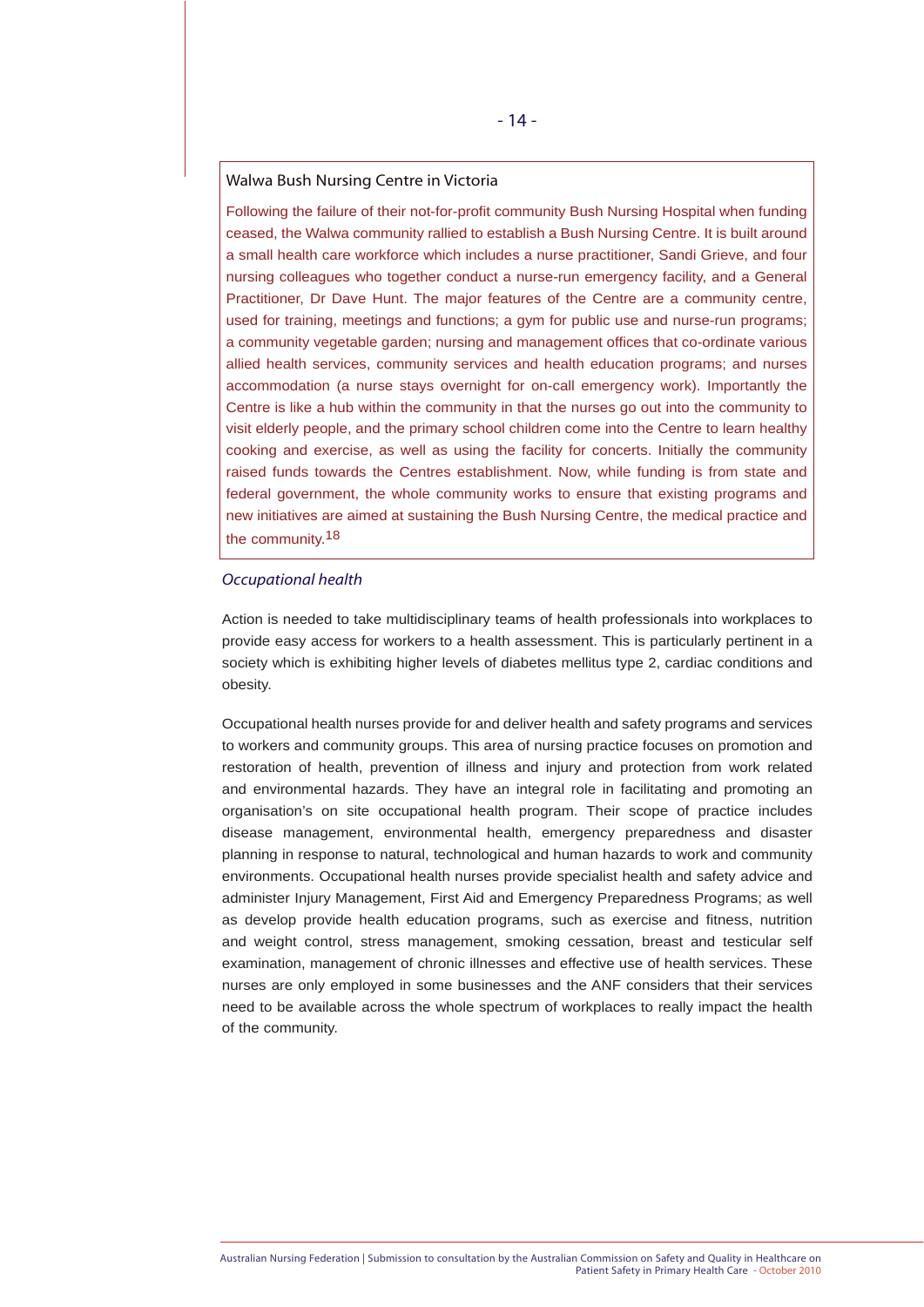#### 2.6 Work currently being done to improve patient safety in primary health care

There are many examples of work being done to improve patient safety in primary health care given in the document *Primary Health Care in Australia: a nursing and midwifery consensus view.*19 Specific ones highlighted here are developing processes for nursing and midwifery practice in their communities based on evidence of safe care. All of the nurses and midwives involved collaborate with other health professionals as they deliver care in an environment of seeking to gain the trust of their clientele, improve patient identification and confidentiality issues in conveying vital information to the care of the individual or community, and involve patients in their own care.

*Example 1:* Deb Spurgeon, remote mental health nurse practitioner, is part of a team of health workers including remote mental health nurses in the Northern Territory providing specialist mental health services to Indigenous communities. This is having a positive impact on mental health outcomes at the local level. The nurses' services are provided according to community need. The basic premise is that mental health is one component of holistic health care and guidance and advanced level support is provided to local health care providers within a primary health care model.

Indigenous people are receiving reliable, long term treatment and gaining stability which enhances family and community life. As a result of this work people are gaining a greater understanding of mental illness and mental health problems. This in turn helps families and communities with awareness levels and makes it easier to intervene early and achieve better outcomes.

*Example 2:* Catherine Fisers, school nurse, provides a primary health care service in a suburban Melbourne primary school. With specific reference to patient safety activities this nurse has written submissions and received state government funding grants for: better hand washing equipment in the bathrooms for students and teachers; padding for schoolyard posts (basketball, netball and football) after gathering statistical data on the number of injuries caused by these hazards; provided H1N1 education and support to the whole of the school community; and written a weekly column in the school newsletter dealing with different topics from how to clean your asthma spacer, to cough and sneeze etiquette and healthy eating. There has been overwhelming support for this primary health care nursing role, a role that continues to evolve through consultation with the students, the teachers and the parents.

*Example 3:* Andrew Whale, Nurse Unit Manager for primary health care community nursing in NSW, has spent much of his time working from a caravan called MERV - Men's Educational Rural Van. MERV is a mobile men's health check-up and information service that travels to workplaces and community sites in the Mudgee district in NSW. Men have their blood pressure, blood glucose and cholesterol levels checked followed by a discussion with a community nurse about men's health issues. Men are provided with information about heart disease, alcohol consumption, smoking, prostate cancer, bowel cancer, sexual health, testicular self examination, healthy eating, exercise and mental health. In the first year of the service, 1,246 men accessed MERV and 51 visits were conducted to local worksites or community events. About half the men who visited MERV at this time were aged 41-60 and more than a third had not seen a GP for a full health check up within the past year. About 83% of men accessing MERV for a second time had followed most recommendations made on their first visit.

Australian Nursing Federation | Submission to consultation by the Australian Commission on Safety and Quality in Healthcare on Patient Safety in Primary Health Care - October 2010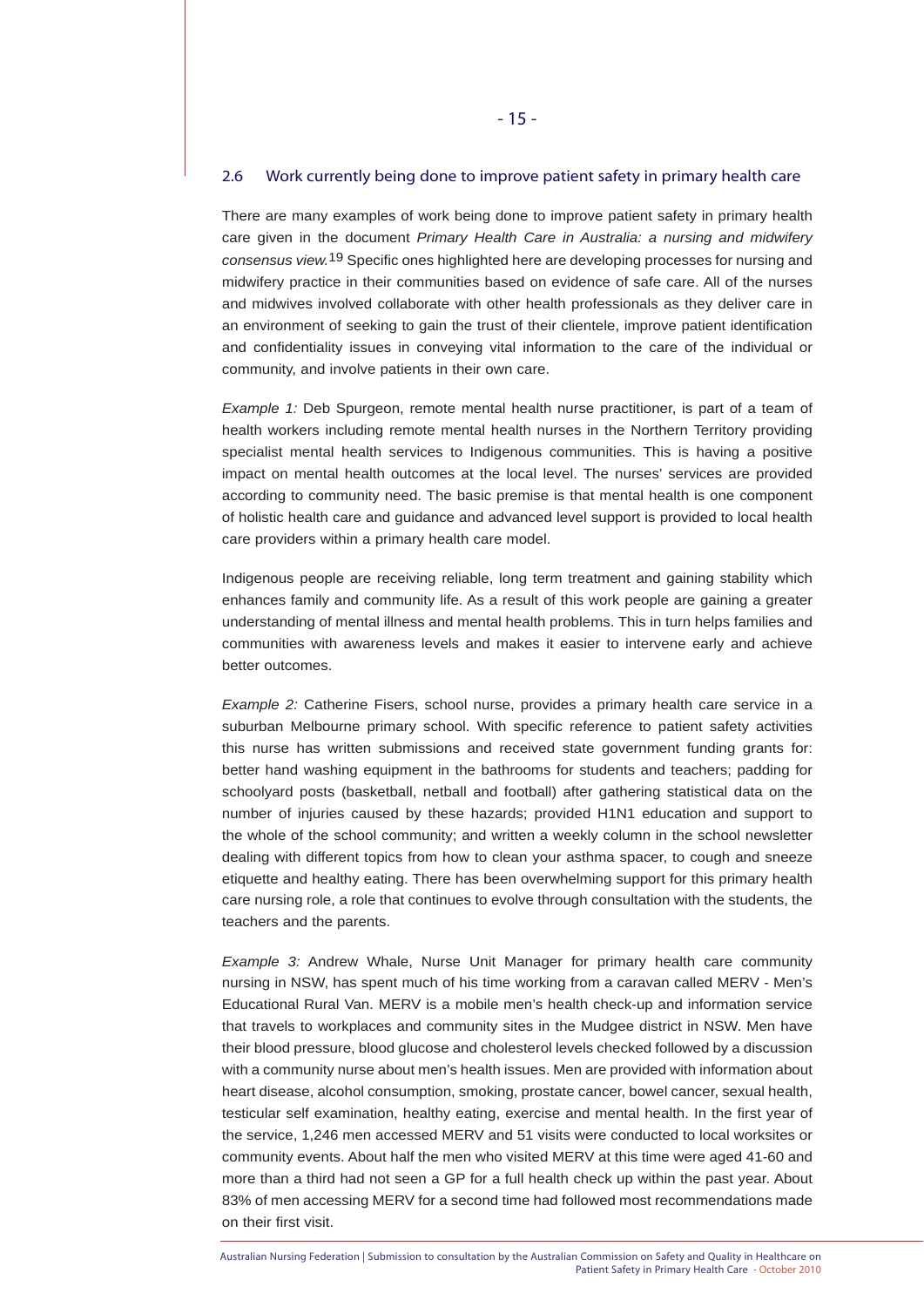# 2.7 Work on patient safety in primary health care which would benefit from national coordination

While there are many exemplars across the country of work on patient safety in primary health care the ANF wishes to highlight two. The first is a nurse-led pilot project at Flinders Medical Centre in South Australia, which has improved health outcomes for Indigenous patients travelling from remote areas for cardiac surgery. This project is worthy of replication across the nation. Research by the nurse, Monica Lawrence, revealed that many Indigenous patients attending a tertiary facility in Adelaide for surgery were psychologically and clinically unprepared. In crude figures 21 out of 48 patients scheduled for surgery did not show up over a 6 month period in 2004-2005. The remote area nurse liaison pilot project reduced the no shows to zero. Many Indigenous patients were not properly informed and prepared for surgery due to language difficulties. Simple strategies to improve communication between the hospital and local communities made a great contribution to improving attendance rates and successful health outcomes.

The second is the nurse-led primary health care clinic established this year in Canberra. In the first two months of operation this government funded nurse-led clinic, staffed by nurse practitioners and advanced practice nurses, saw 2,400 patients. The community has clearly voted with their feet on this model of primary health care which could be replicated in all states and territories. 20,21

# 2.8 Clinical governance in primary health care

The ANF considers that the most appropriate health care professional at the time should take the leadership role. This will change depending on the circumstances – it could be the nurse, midwife, medical practitioner, an allied health professional, or an Aboriginal Health Worker. In a multidisciplinary team, members work together interdependently to develop goals and a common treatment plan, although they maintain distinct professional responsibility and individual assignments.22

## 3. Conclusion

The ANF is firmly of the view that a well structured and well resourced primary health care sector should be central to this country's health care system. As highlighted in this paper essential elements of an effective primary health care system which will ensure a greater degree of patient safety are that it is: team based; accessible to all communities; culturally appropriate; involves community participation; is adequately funded to support the services needed to be delivered to meet the communities' health and aged care needs; supports the educational and on-going professional development requirements of the health care professional team; and is sustainable.

Success of patient safety strategies and sustainability of the primary health care sector will be measured in terms of engagement and capacity building of both staff and communities, evidence of ownership by communities, and ability to demonstrate that both health care professionals and the community have access to the education and information required to effect positive outcomes of health and aged care.

The ANF looks forward to learning of the outcome of the consultation process on patient safety in primary health care and to participating in ongoing work of the Commission.

Australian Nursing Federation | Submission to consultation by the Australian Commission on Safety and Quality in Healthcare on Patient Safety in Primary Health Care - October 2010